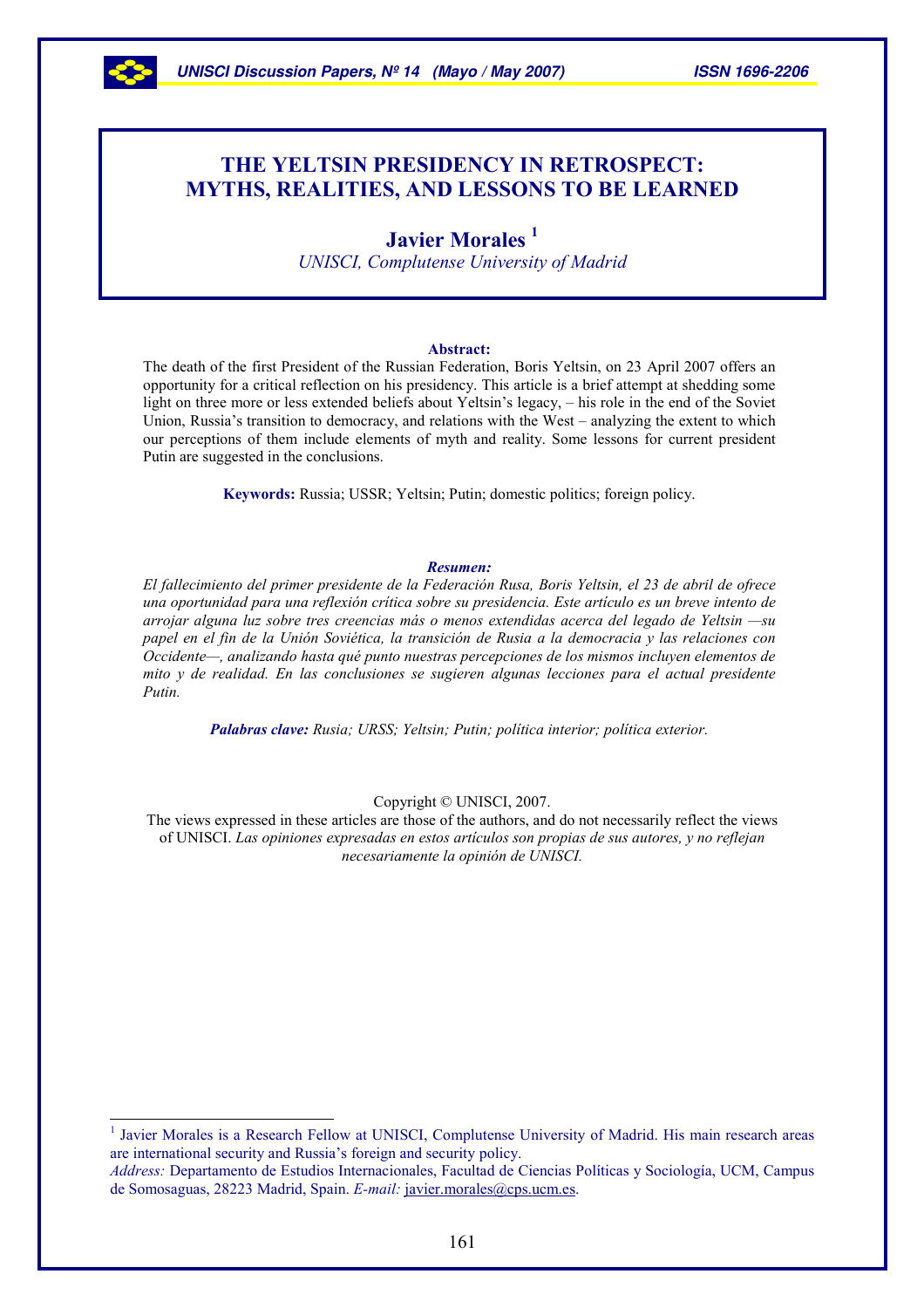

# Introduction

The death of the first president of the Russian Federation, Boris Yeltsin, on 23 April 2007 offers an opportunity for a critical reflection on his presidency. We start from the assumption that Yeltsin's performance should be judged on the basis of the critical historical circumstances that he had to face. On the other hand, although comparisons are unavoidable, a desire of extracting lessons for today's Russia should not make us exaggerate Yeltsin's achievements.

This article is a brief attempt at shedding some light on three more or less extended beliefs about Yeltsin's legacy, – his role in the end of the Soviet Union, Russia's transition to democracy, and relations with the West – analyzing the extent to which our perceptions of them include elements of myth and reality. Some lessons for current president Putin are suggested in the conclusions.

## 1. Assessing Yeltsin's Legacy

ANTONY:

Friends, Romans, countrymen, lend me your ears; I come to bury Caesar, not to praise him. The evil that men do lives after them; The good is oft interred with their bones; So let it be with Caesar.  $[\dots]^2$ 

William Shakespeare: Julius Caesar, Act III, Scene 2

One of the main risks when writing an obituary to a political leader – especially a reformist one – is focusing on the successful side of his contribution to history, omitting the undesired consequences that use to come with any significant reform. Sometimes this is intentional, aiming to criticize the current leadership by comparing them with their predecessor; even though the writer may assure that he or she has no intention whatsoever but analyzing the deceased leader's legacy from an objective, impartial point of view. The quotation above from Antony's famous speech in Shakespeare's *Julius Caesar* is, of course, a clear example of this. Other times there may be simpler causes: for example, the psychological mechanism that selects the best from among our memories, so the past is remembered in a brighter light than it really happened.

Whatever the reason, after Yeltsin's death some analysts<sup>3</sup> seem to have chosen two highly successful moments as the most representative of his presidency. The first in August 1991, when – standing on a tank – he addressed the Russian people and asked them to resist the

 $\overline{a}$ 

<sup>&</sup>lt;sup>2</sup> http://shakespeare.mit.edu/julius\_caesar

<sup>&</sup>lt;sup>3</sup> For example, the interview to Strobe Talbott by Hirsh, Michael: "He Was Like a Wrecking Ball", Newsweek, 23 April 2007, at http://www.msnbc.msn.com; Lipman, Masha: "Yeltsin the Revolutionary", The Washington Post, 25 April 2007, at http://www.carnegieendowment.org. A more balanced approach is taken, for instance, by Mendelson, Sarah: "A Hero of Our Time?", The Guardian, 23 April 2007, at http://www.csis.org; Vanden Heuvel, Katrina: "Yeltsin's Real Legacy", The Nation, 2 May 2007, at http://www.thenation.com.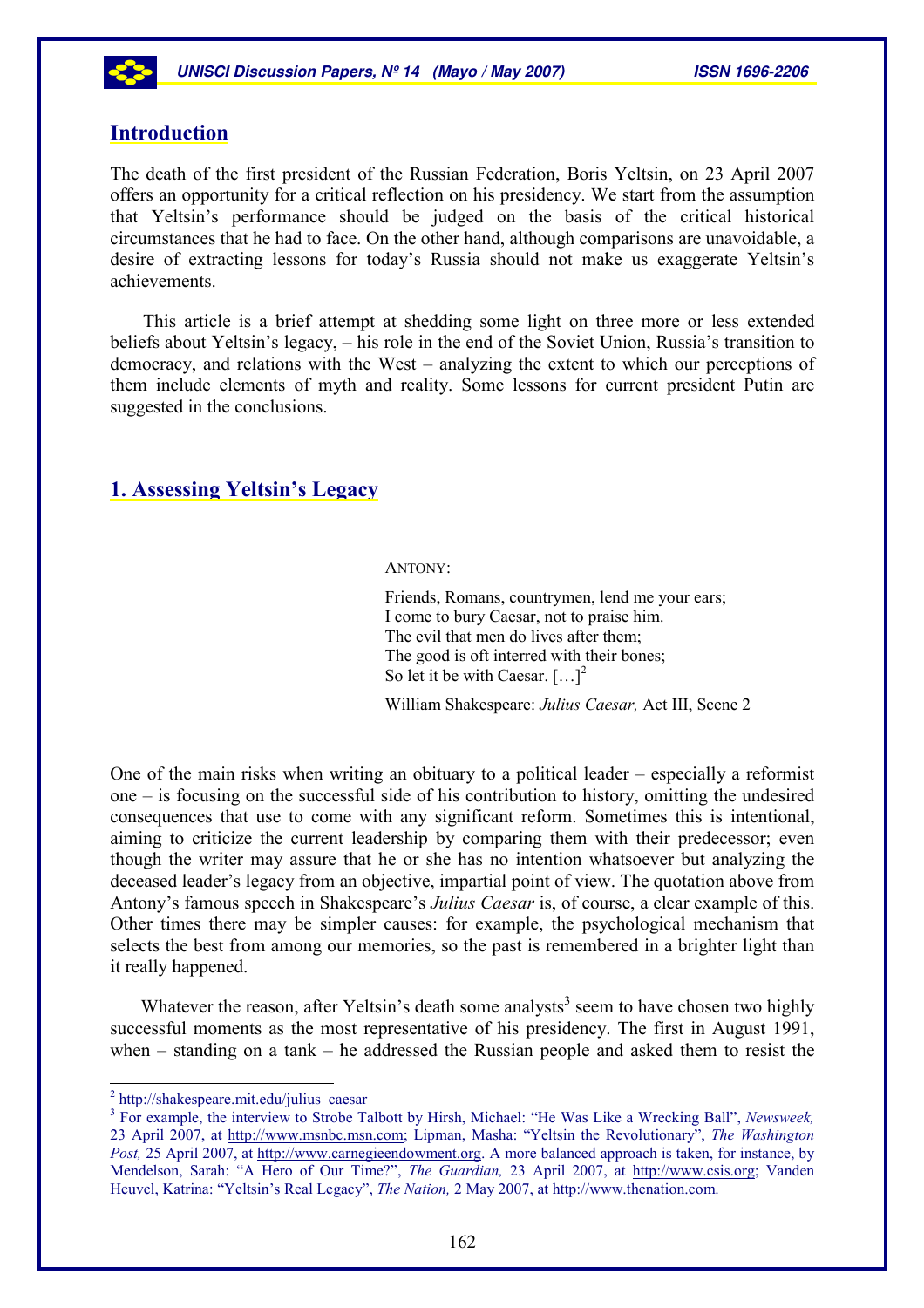conservative coup d'etát. The second in December 1991, when he and the presidents of the Ukrainian and Belarusian Soviet Republics signed the Belovezh Agreement declaring the USSR dissolved and establishing a Commonwealth of Independent States (CIS).

Yeltsin is therefore presented as "the man who ended the Soviet Union", – which, it is generally agreed in the West, made the world more stable and secure – pushing Russia into a transition to a Western-style democracy. This could imply that such an accomplishment justifies a milder judgement of his later performance as Russian president; however, the images on which this argument is based are not as accurate as they may seem when set into their broader context, as we will see below.

### 2. Was Yeltsin Responsible for the End of the Soviet Union?

The end of the USSR would be more realistically described as an unintended result of Gorbachev's policies, the August 1991 coup attempt and the system's underlying weaknesses, rather than Yeltsin's own achievement. Although Gorbachev's efforts were aimed at preserving the Soviet Union, new hopes had been created by perestroika, glasnost, and the "new thinking" on international affairs; last but not least, the popular revolutions in Eastern Europe against the Communist regimes would not have been possible without his reversal of the "Brezhnev Doctrine"<sup>4</sup>.

Secondly, the case of Russia was very different from other parts of the Soviet Union, like the Baltic republics. Russians did not want independence for its own sake: as they were the leading nation in the federal state, they were naturally the most reluctant to break it  $up<sup>5</sup>$ . It was only a major crisis such as the coup attempt – with the Soviet president hostage in his Black Sea *dacha*, and Yeltsin as the real leader of the country in many people's eyes – what convinced Russians that their future would be better outside the Soviet Union than inside it.

The Yeltsin depicted by these events is, therefore, not just the responsible politician that resisted the coup, but also – contradictory as it may seem – an ambitious one who used the circumstances for his own aims: becoming the ruler of an independent state, which allowed him to control all federal resources on Russian territory<sup>6</sup> and at the same time get rid of his main rival, Gorbachev. Prioritizing personal interests over national interests is of course a feature of many politicians in different countries; however, in Yeltsin's case, the importance of the decisions he had to take would have required a more responsible approach and a greater attention to the consequences of his decisions.

 $\overline{a}$ 

<sup>&</sup>lt;sup>4</sup> The "Brezhnev Doctrine" stated that the USSR would intervene if any member of the Communist bloc left the Warsaw Pact or abandoned Communism. This was applied to Czechoslovakia in 1968, when the "Prague Spring" was ended by the Soviet army.

<sup>5</sup> This was clearly shown by the 1991 referendum on the preservation of the Soviet Union, with most Russians voting in favour. "March 1991 referendum on the preservation of the Soviet Union", at http://www.nupi.no.

<sup>&</sup>lt;sup>6</sup> Nuclear weapons stationed in other former Soviet republics were transferred to Russia's arsenal after a period of negotiation.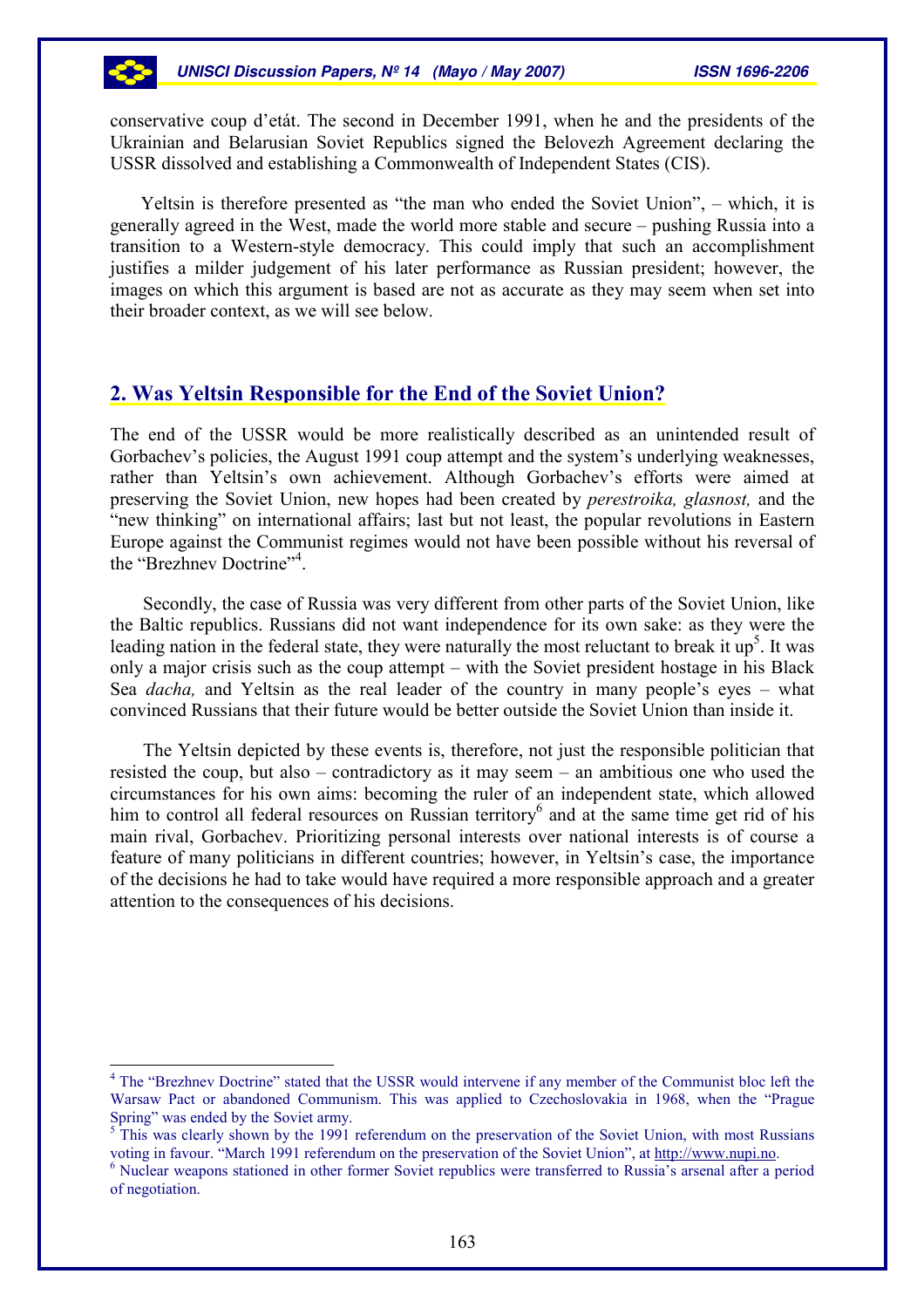### 3. Did Yeltsin Put Russia on the Way to Democracy?

Yeltsin should be remembered as the leader who managed to emerge from the 1991 crisis as the main political figure, attracting public support in those critical moments; but also as the one who was not up to the task of leading the newly independent Russia in subsequent years.

While he formally adhered to democracy and presented himself to the world as the only alternative to the restoration of Communism, many of his actions – first and foremost, the armed resolution of the conflict with Parliament in 1993 and the start of the war in Chechnya in 1996 – were the product of the authoritarian system in which he had been brought up. Yeltsin preferred to use the power resources at his disposal rather than negotiation in order to solve conflicts, making Russian politics even more unstable during the critical post-Soviet years.

Although there were certainly important advances towards democracy under Yeltsin, – some of which, like free speech, have been partially reversed since then – his leadership style cannot be described as fully democratic, grounded on the values of accountability of the government and separation of powers. On the contrary, the 1993 Constitution was designed to reduce the role of the opposition to a minimum by privileging the president over the legislative power, without a real system of checks and balances. Nevertheless, it was probably a combination of Yeltsin's insecurity and his political weakness, rather than genuine authoritarianism, what made him elude political competition with his adversaries.

What is clear is that Yeltsin's performance was instrumental in discrediting the idea of democracy among ordinary Russians, identifying it with inefficiency, corruption, and the radical economic reforms – a "shock therapy" that had more from the first word than from the second – that left a huge majority impoverished and a new elite of billionaires, the oligarchs, in charge of the former state-owned enterprises. This, and not any fundamental incompatibility between the Russian culture and democracy, is what really explains the widely shared idea among Russians that the end of the Soviet Union was a catastrophe rather than a liberation<sup>7</sup>, as well as Putin's genuine popularity nowadays.

### 4. Was Yeltsin a Reliable Partner for the West?

There is no doubt that one of the main reasons for Russia's incoherent foreign policy under Yeltsin was the president's own personality, especially his impulsiveness and lack of coordination with other governmental actors. The excessive importance attached by him to personal relations<sup>8</sup> with foreign leaders often made him change or contradict his country's long-standing positions after an international meeting. An example of this conduct was his declaration in Warsaw in 1993 that he was not against NATO expansion. On the other hand, his distrust of his aides and high officials caused frequent personnel changes, as well as a fierce competition among state bodies for the president's favour; what Jensen calls "the culture of the imperial court"<sup>9</sup>.

 $\overline{a}$ 

<sup>&</sup>lt;sup>7</sup> This was acknowledged by Putin in his 2005 Address to Parliament, which is a consequence of him trying to distance himself from the Yeltsin period rather than him being a real nostalgic of the Soviet Union. See "Annual Address to the Federal Assembly of the Russian Federation", 25 April 2005, at http://www.kremlin.ru.

<sup>&</sup>lt;sup>8</sup> See his memoirs: Yeltsin, Boris (2001): Midnight Diaries, London, Phoenix.

<sup>&</sup>lt;sup>9</sup> Jensen, Donald N.: "How Russia is Ruled – 1998", Conflict Studies Research Centre Russia Series (January 1999), p. 4, at http://www.defac.ac.uk/colleges/csrc.